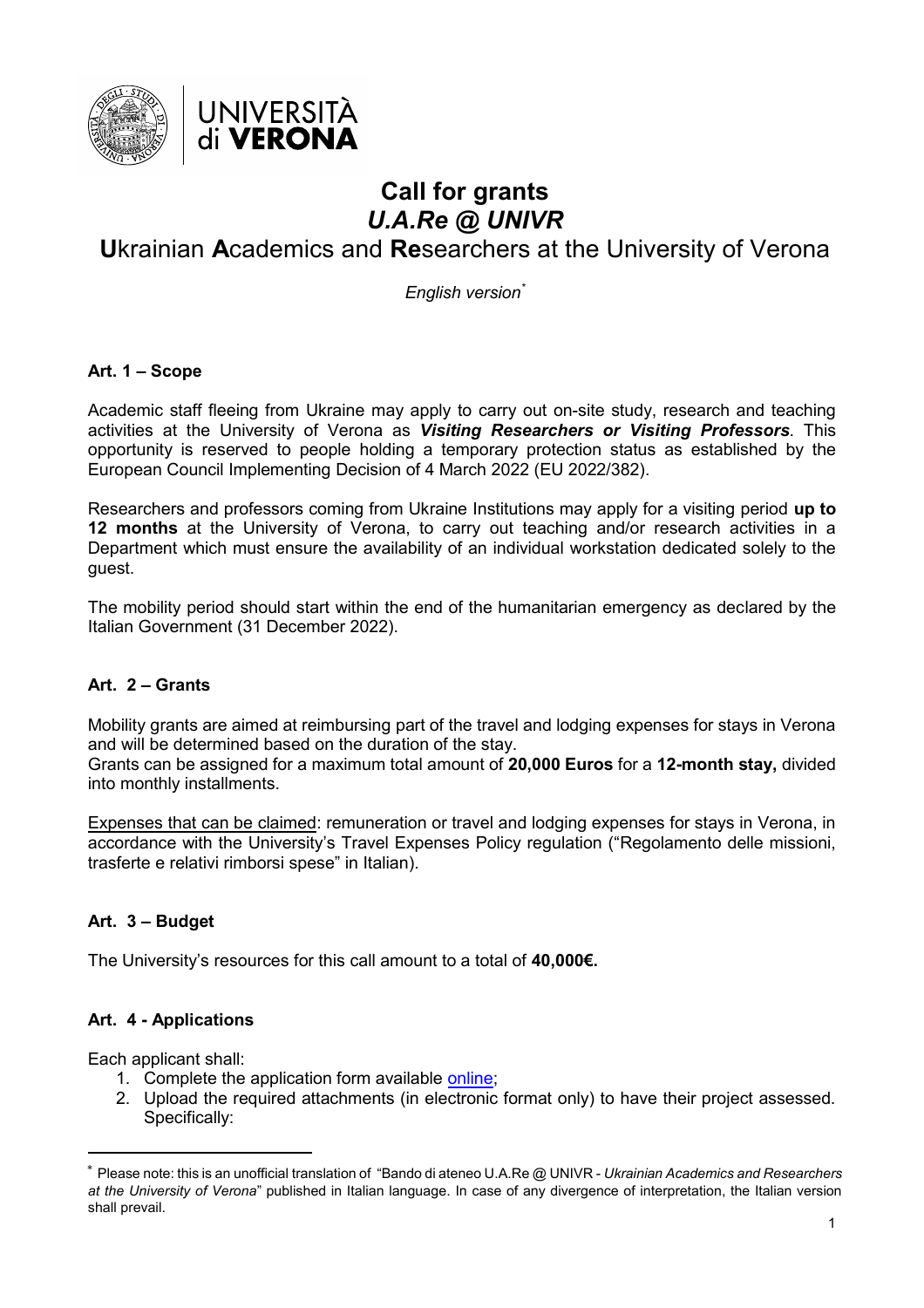

| N.             | Attachments to be uploaded to the online application                                 |
|----------------|--------------------------------------------------------------------------------------|
|                | Research and/or teaching project to carry out in Verona - to be completed by the     |
|                | applicant on the provided template                                                   |
| $\overline{2}$ | A detailed Curriculum vitae of the applicant                                         |
| 3              | Copy of the e-mail received by the UniVR's contact person confirming her/his support |
|                | to the research/teaching project to be performed at the host Department              |

3. Submit the application by clicking on 'submit' and then on 'print your answers' (*print*) to save a copy of the submitted application.

Applications will be considered in the order the are received, starting from the date of publication of the Call and until all available funds have been allocated. **Applications will be accepted until 30 November 2022.**

Priority will be given to applicants who have not already been granted visiting positions at other universities.

Any requests for extension may be agreed and financed in the future, subject to the availability of funds.

Applications that are incomplete, or that include false statements, or that are submitted after the deadline, **shall not be accepted.**

# **Art. 5 – Evaluation process and list of recipients**

The University Committee for International Development Cooperation, together with the Rector's Delegate for Internationalization, will examine the applications as they are received, in collaboration with the contact person specified in the application and the host Department. Eligible applications will be funded in accordance with the requirements as indicated in this call.

The list of recipients will be periodically updated and published on the university website. The results will be promptly notified to each grant holder by e-mail.

In order to start the research/teaching activities at the host Department, the grant holders will be requested to submit a copy of the "dichiarazione di presenza" issued by the immigration office of the Police Headquarters upon entering Italy.

# **Art. 6 – Final report**

Within 40 days after the end of the activities, each contact person at the Host Department will need to submit a final report of the mobility activities and outcomes, by means of the relevant form that will be available online.

# **Art. 7 – Information and contact details**

For further information please contact:

# **Research office**

Chiostro S. Francesco, Via S. Francesco 22, Primo Piano (Scala A), Verona tel. 045 802 8591 (Monday to Friday, 9.00 AM – 1.00 PM) [international.cooperation@ateneo.univr.it](mailto:international.cooperation@ateneo.univr.it)